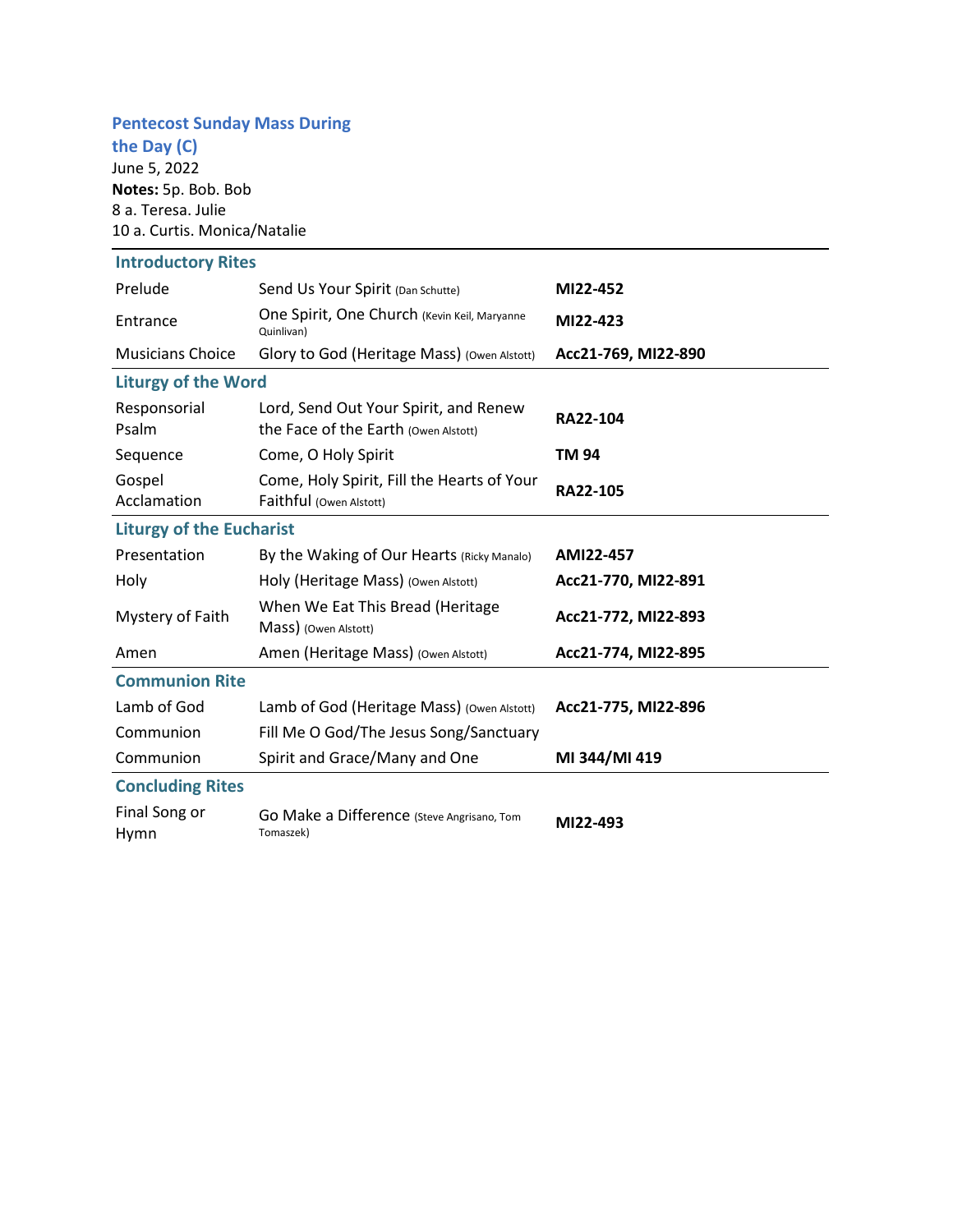## **The Most Holy Trinity (C)**

June 12, 2022 **Notes:** 5 p. Linda. Jerry/Nick/Treighton 8a. Teresa. And family 10a. Deb. Judy/Laura

## **Introductory Rites**

| Prelude                         | Come Now, Almighty King (ITALIAN HYMN,<br>Felice de Giardini)                  | MI22-710            |  |  |
|---------------------------------|--------------------------------------------------------------------------------|---------------------|--|--|
| Entrance                        | All Praise and Glad Thanksgiving (GOTT<br>VATER SEI GEPRIESEN, Melvin Farrell) | MI22-707            |  |  |
| <b>Musicians Choice</b>         | Glory to God (Heritage Mass) (Owen Alstott)                                    | Acc21-769, MI22-890 |  |  |
| <b>Liturgy of the Word</b>      |                                                                                |                     |  |  |
| Responsorial<br>Psalm           | O Lord, Our God, How Wonderful Your<br>Name in All the Earth (Owen Alstott)    | RA22-106            |  |  |
| Gospel<br>Acclamation           | Glory to the Father, the Son, and the<br>Holy Spirit (Owen Alstott)            | RA22-107            |  |  |
| <b>Liturgy of the Eucharist</b> |                                                                                |                     |  |  |
| Presentation                    | How Great Thou Art (Stuart K. Hine)                                            | MI22-432            |  |  |
| Holy                            | Holy (Heritage Mass) (Owen Alstott)                                            | Acc21-770, MI22-891 |  |  |
| Mystery of Faith                | When We Eat This Bread (Heritage<br>Mass) (Owen Alstott)                       | Acc21-772, MI22-893 |  |  |
| Amen                            | Amen (Heritage Mass) (Owen Alstott)                                            | Acc21-774, MI22-895 |  |  |
| <b>Communion Rite</b>           |                                                                                |                     |  |  |
| Lamb of God                     | Lamb of God (Heritage Mass) (Owen Alstott)                                     | Acc21-775, MI22-896 |  |  |
| Communion                       | A Place at Your Table/Come To Me and<br>Drink                                  | MI 348/MI 355       |  |  |
| <b>Concluding Rites</b>         |                                                                                |                     |  |  |
| Final Song or<br>Hymn           | Holy God, We Praise Thy Name (GROSSER<br>GOTT)                                 | <b>TM-22</b>        |  |  |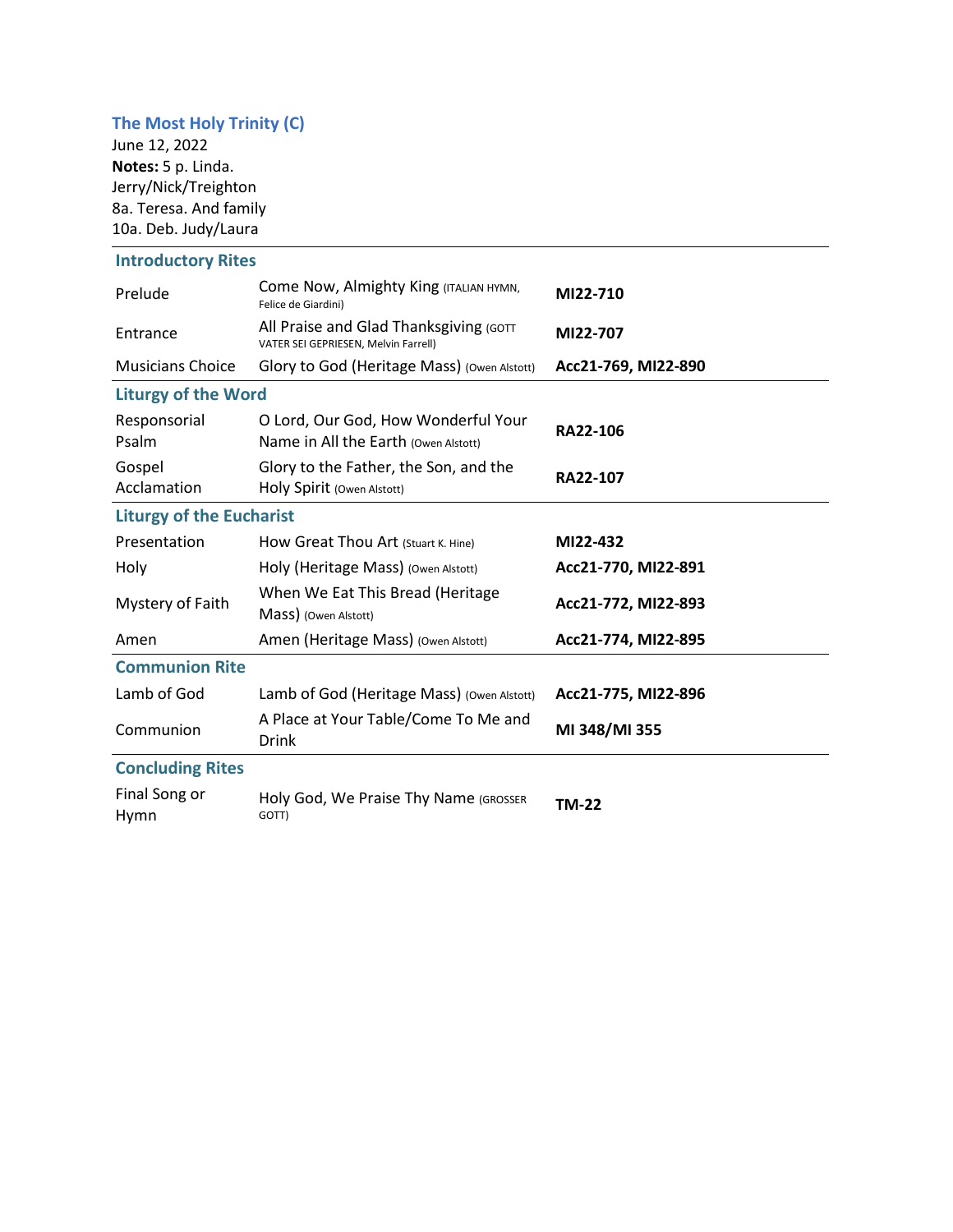# **The Most Holy Body and Blood**

**of Christ (C)** June 19, 2022 **Notes:** 5p Linda. Ellie 8a. Bob. Bob 10a. Deb. Seilers/Teens

| <b>Introductory Rites</b>       |                                                                         |                     |  |  |
|---------------------------------|-------------------------------------------------------------------------|---------------------|--|--|
| Prelude                         | As We Gather at Your Table (NETTLETON, Carl<br>P. Daw)                  | MI22-311            |  |  |
| Entrance                        | Table of Plenty (Dan Schutte)                                           | MI22-310            |  |  |
| <b>Musicians Choice</b>         | Glory to God (Heritage Mass) (Owen Alstott)                             | Acc21-769, MI22-890 |  |  |
| <b>Liturgy of the Word</b>      |                                                                         |                     |  |  |
| Responsorial<br>Psalm           | You Are a Priest for Ever, in the Line of<br>Melchizedek (Owen Alstott) | <b>RA22-108</b>     |  |  |
| Gospel<br>Acclamation           | I Am the Living Bread that Came Down<br>from Heaven (Owen Alstott)      | RA22-109            |  |  |
| <b>Liturgy of the Eucharist</b> |                                                                         |                     |  |  |
| Presentation                    | As Christ Is for Us (Janèt Sullivan Whitaker)                           | MI22-523            |  |  |
| Holy                            | Holy (Heritage Mass) (Owen Alstott)                                     | Acc21-770, MI22-891 |  |  |
| Mystery of Faith                | When We Eat This Bread (Heritage<br>Mass) (Owen Alstott)                | Acc21-772, MI22-893 |  |  |
| Amen                            | Amen (Heritage Mass) (Owen Alstott)                                     | Acc21-774, MI22-895 |  |  |
| <b>Communion Rite</b>           |                                                                         |                     |  |  |
| Lamb of God                     | Lamb of God (Heritage Mass) (Owen Alstott)                              | Acc21-775, MI22-896 |  |  |
| Communion                       | The Supper of the Lord/Taste and See<br>(Moore)                         | MI 349/MI 332       |  |  |
| <b>Concluding Rites</b>         |                                                                         |                     |  |  |
| Final Song or<br>Hymn           | Canticle of the Sun (Marty Haugen)                                      | MI22-426            |  |  |